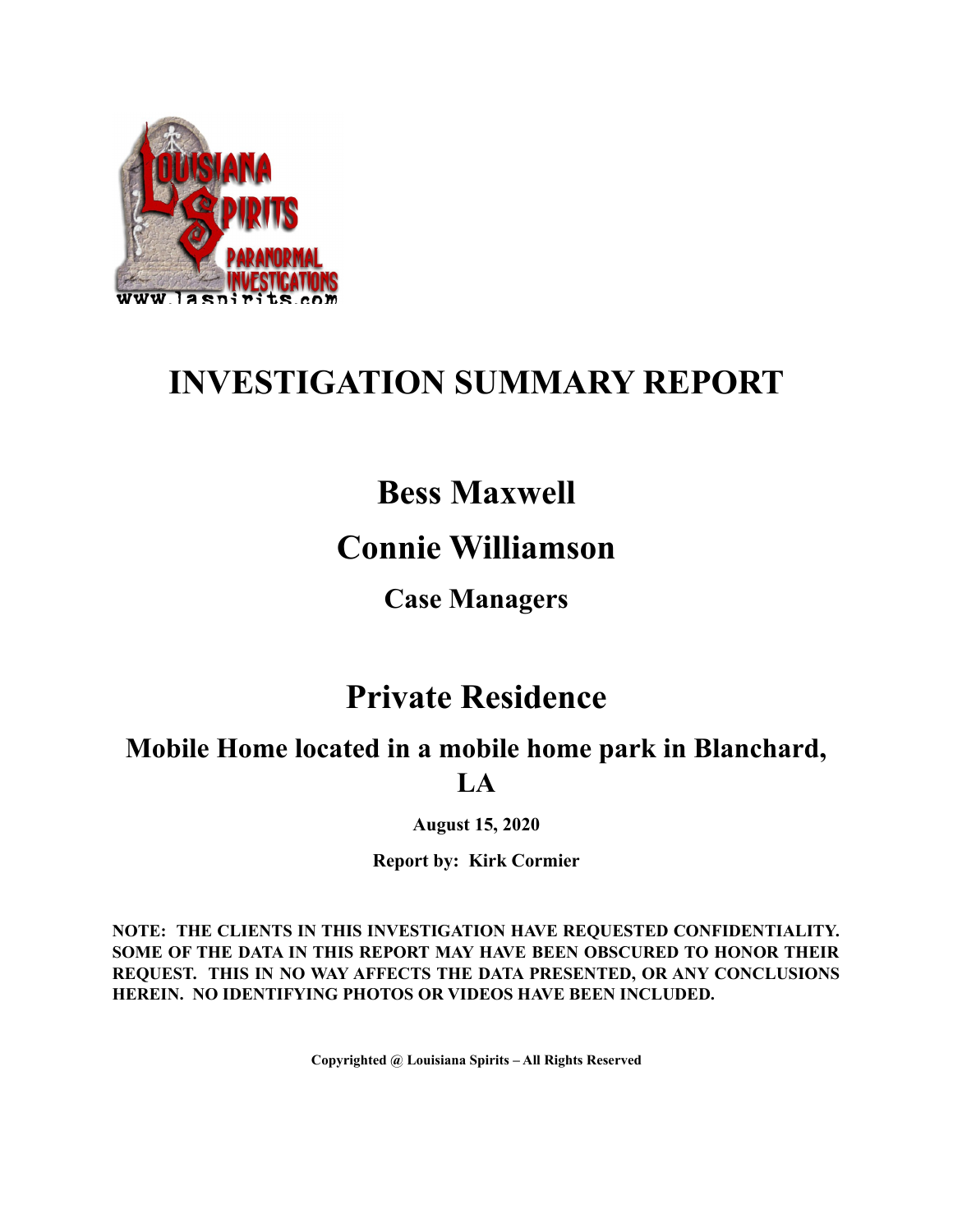## **History and Reported Experiences**

Moving into the home, less than a year ago, the clients have experienced unexplained noises and movement of items. A child in the home speaks to a supposed spirit he calls "home-boy". Cold spots have also been experienced in various places in the home.

## **Investigation**

Date of Investigation: August 15, 2020

Participants: Connie Williamson, Bess Maxwell, Kirk Cormier

Investigation Narrative:

The investigation began at 8:00 pm after most of the residents vacated the home while we investigated. Only the owner and her sister remained. The investigation consisted primarily of EVP sessions, Spirit Box sessions in the middle bedroom and living room. As our time was limited, we concentrated on the usually most productive means of investigation. Some possible evidence from the Spirit Box was obtained during the investigation but what was suspected as evidence is included below. The investigation concluded at approximately 10:15 pm.

### **Personal Experiences**

The only personal experience was reported by Bess Maxwell who, while sitting on the couch, during an EVP session, experienced a static charge feeling around her as well as a cold spot next to her. This was confirmed by a digital laser thermometer.